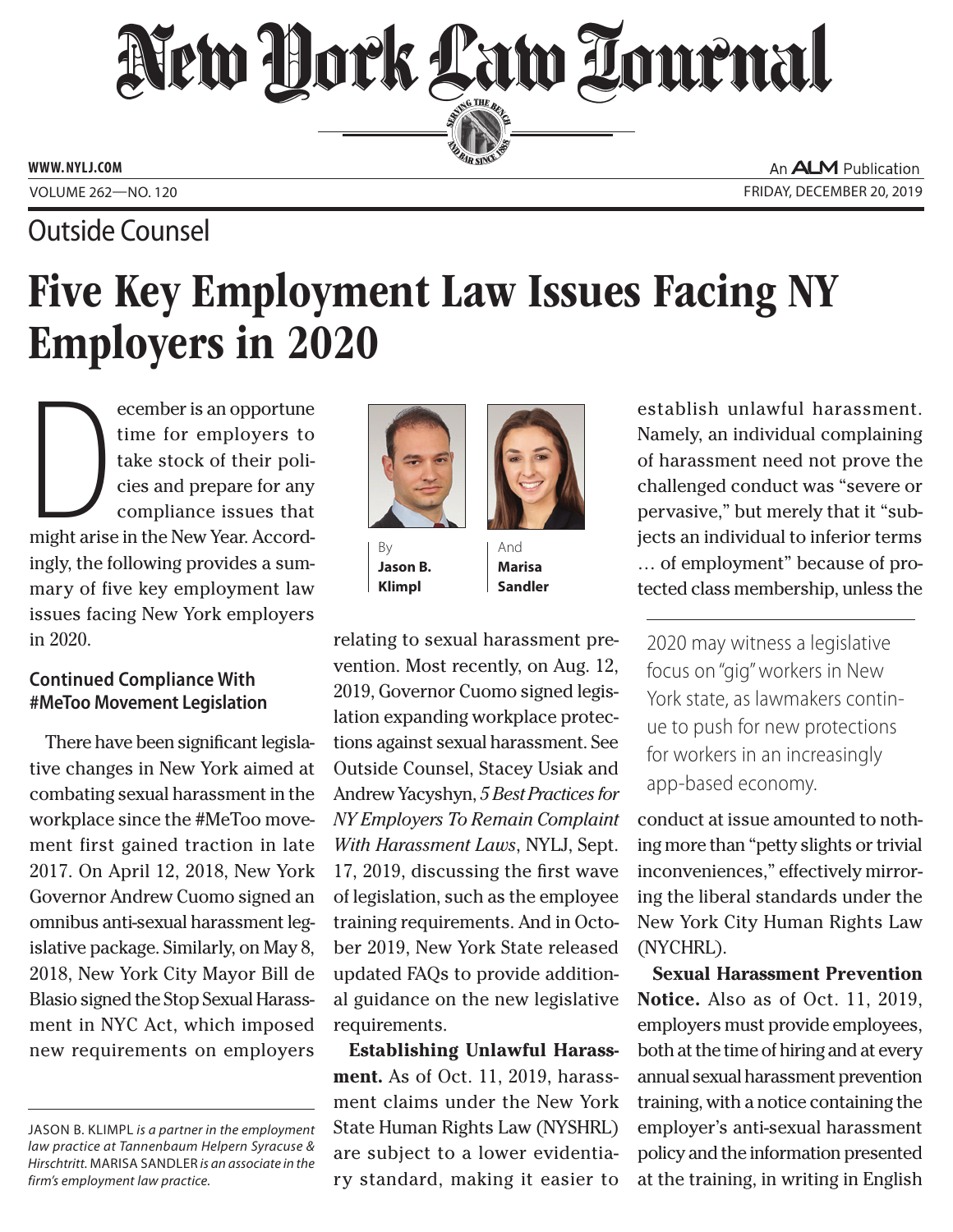and in the employee's primary language, so long as New York State has published a model in that language. The FAQs clarify that the policy and training materials, which include "any printed materials, scripts, Q&As, outlines, handouts, Power-Point slides, etc.," may be delivered in print or electronically.

**Non-Disclosure Agreements.** Additionally, as of Oct. 11, 2019, employers are prohibited from including a confidentiality provision in any agreement that resolves a discrimination claim unless a certain three-part process is followed—namely, the complainant is given 21 days to consider whether to agree to confidentiality; expresses a preference for confidentiality in an agreement; and is given seven days to revoke the agreement. The FAQs clarify that the same limitations, which previously applied only to sexual harassment claims, apply to all discrimination claims.

**Protections for Non-Employees Under the NYSHRL.** Further, as of Oct. 11, 2019, "non-employees" are able to bring claims of discrimination under the NYSHRL. The FAQ clarify that protected non-employees include, among others, independent contractors, "gig" workers, and temporary employees.

#### **State Hostility To Arbitration Agreements**

Recent legislative changes in New York State reflect a hostility towards arbitration agreements in the employment discrimination context. In 2018, New York State passed a statute, codified at §7515 of the CPLR, which generally rendered "null and void" any provision in a contract that required an employee to submit to arbitration to resolve a sexual harassment claim. On Oct. 11, 2019, §7517 was amended to expand this prohibition to *all* discrimination claims.

Unsurprisingly, however, federal courts have repeatedly found that state laws prohibiting the use of arbitration to resolve particular types of disputes are preempted by the Federal Arbitration Act (FAA). Recently, in *Latif v. Morgan Stanley & Co.*, No. 18cv11528, 2019 WL 2610985 (SDNY June 26, 2019), the district court granted an employer's motion to compel arbitration where the employee's offer letter incorporated the employer's arbitration agreement. The court rejected the employee's argument that he was not required to submit to arbitration to resolve his sexual harassment claims on the basis of the new legislation, reasoning that applying §7515 to the parties' agreement would be inconsistent with and preempted by the FAA.

Given the recent amendment to §7517, as well as other possible forthcoming attempts by the New York legislature to avoid FAA preemption, it is likely that litigation concerning the arbitrability of discrimination claims will continue. However, in light of *Latif* and other federal precedent strongly favoring arbitration provisions (including the U.S. Supreme Court's decision in *Epic Sys. v. Lewis*, 138 S. Ct. 1612 (2018)), employers must consider

the likelihood that their arbitration agreement will survive, notwithstanding the new state laws.

#### **Increased Protections For 'Gig' Workers**

2020 may witness a legislative focus on "gig" workers in New York State, as lawmakers continue to push for new protections for workers in an increasingly app-based economy.

**The Dependent Worker Act.**  Although the 2019 legislative session ended without the passage of the Dependent Worker Act—a bill proposing to classify gig workers as "dependent workers" and extend to them certain rights traditionally reserved for employees—the bill is expected to be debated next legislative session. Namely, the bill seeks to amend the New York Labor Law (NYLL), among other ways, by making a "dependent worker" subject to §191's frequency of pay requirements, §192's direct deposit protections, §195's wage theft notice and record-keeping requirements, and §196-d's gratuity appropriation protections, and the regulations promulgated thereunder.

**Amendments to the NYCHRL.**  Moreover, as of Jan. 11, 2020, gig workers in New York City will statutorily secure new express protections against unlawful discrimination with amendments to the NYCHRL.

#### **New Compensation Practices Requirements and Scrutiny**

With upcoming legislative changes and a new decision by the New York Appellate Division, 2020 is also likely